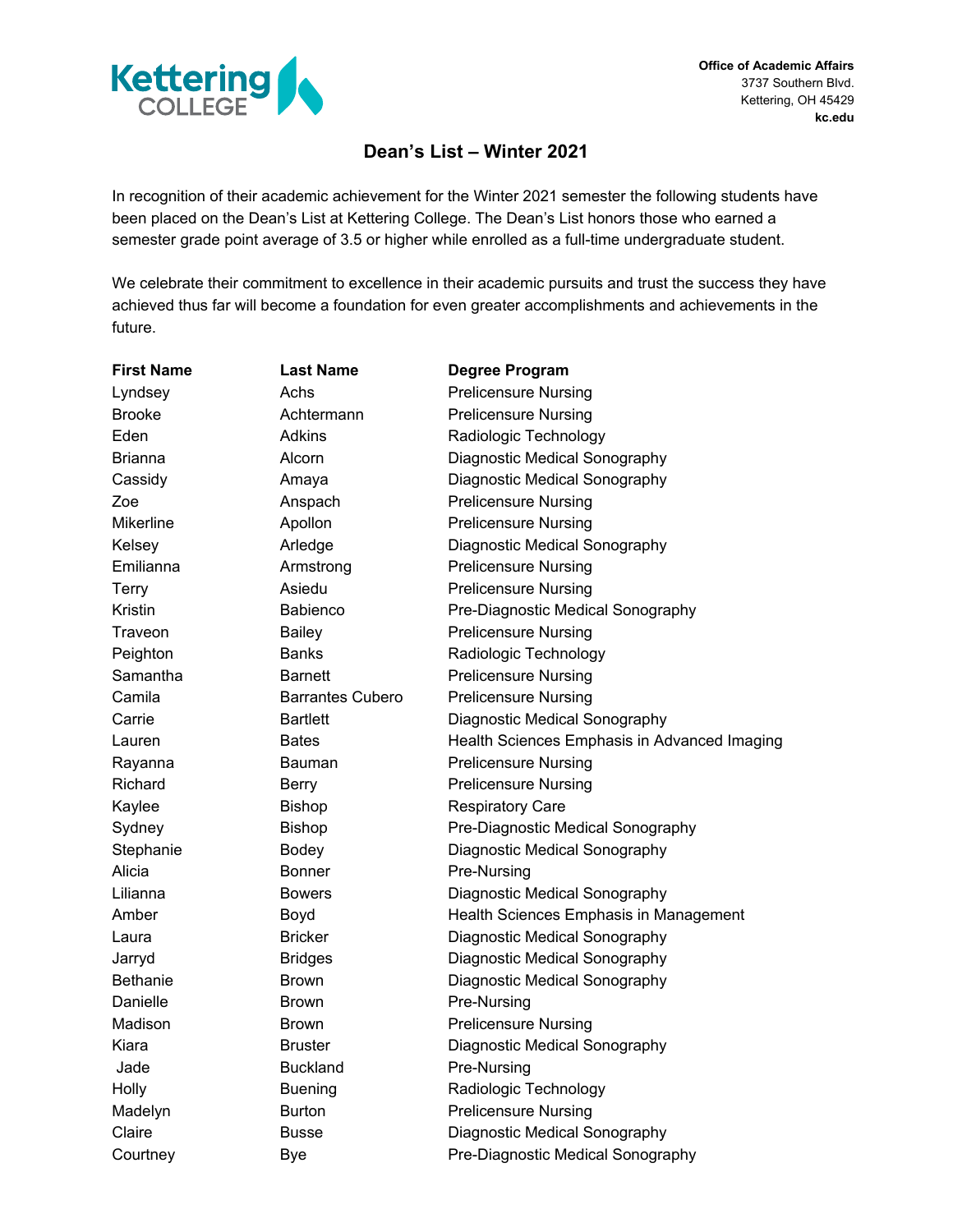

## **First Name Last Name Major or Degree Program**

Faith Calvert Pre-Diagnostic Medical Sonography Briana Castro Diagnostic Medical Sonography Ji Yoon Chang Human Biology Olivia Chapman Pre-Nursing Megan Charles Charles Prelicensure Nursing Alexander Chew Prelicensure Nursing Moses Chung Pre- Physician Assistant Studies Taylor Climmons Radiologic Technology Megan Coate Pre-Diagnostic Medical Sonography Kemi Coburn Prelicensure Nursing Gabrielle Coleman Pre-Nursing Lindsey **Conner** Pre-Diagnostic Medical Sonography Lauren Cordonnier Pre-Diagnostic Medical Sonography Alex Cota Cota Prelicensure Nursing Rebecca **Dale** Dale Diagnostic Medical Sonography Miranda **Dalrymple** Prelicensure Nursing Lindsey **Daniel** Daniel Health Care Management Emma Delaet Radiologic Technology Jessica Demsky Diagnostic Medical Sonography Nolan Dietrich Health Sciences Emphasis in Management Adrianna **Dietz** Dietz Diagnostic Medical Sonography Kyle **Dilger** Dilger Human Biology Sharhonda **Dunson** Pre-Nursing Ariel **Durham Radiologic Technology** Emmanual Dushimire Human Biology Mary-Lyn Ebifegha Prelicensure Nursing Whitney **Eisele Eisele** Diagnostic Medical Sonography Kristen Ekberg Prelicensure Nursing Lauren Elliott Pre-Diagnostic Medical Sonography Mary **Entrada** Pre-Diagnostic Medical Sonography Madison Erby **Pre-Nursing** Mallory **Evans** Evans Prelicensure Nursing Ornela Fankem Prelicensure Nursing Enomeris Fanwar Prelicensure Nursing Abigail Feucht **Pre-Diagnostic Medical Sonography** Carmen Flaker Pre-Nursing Malissa **Flores** Flores Respiratory Care Alyssa Flynn Prelicensure Nursing Kelsey Fuik Diagnostic Medical Sonography Alfredo **Garza** Garza Health Sciences Emphasis in Management Heather Gehring Prelicensure Nursing Liam Goddard Radiologic Technology Natalia **Comez Ortega** Prelicensure Nursing Sydney Goodman Diagnostic Medical Sonography Lindsay Green Diagnostic Medical Sonography Cierra **Grimes** Grimes **Prelicensure Nursing**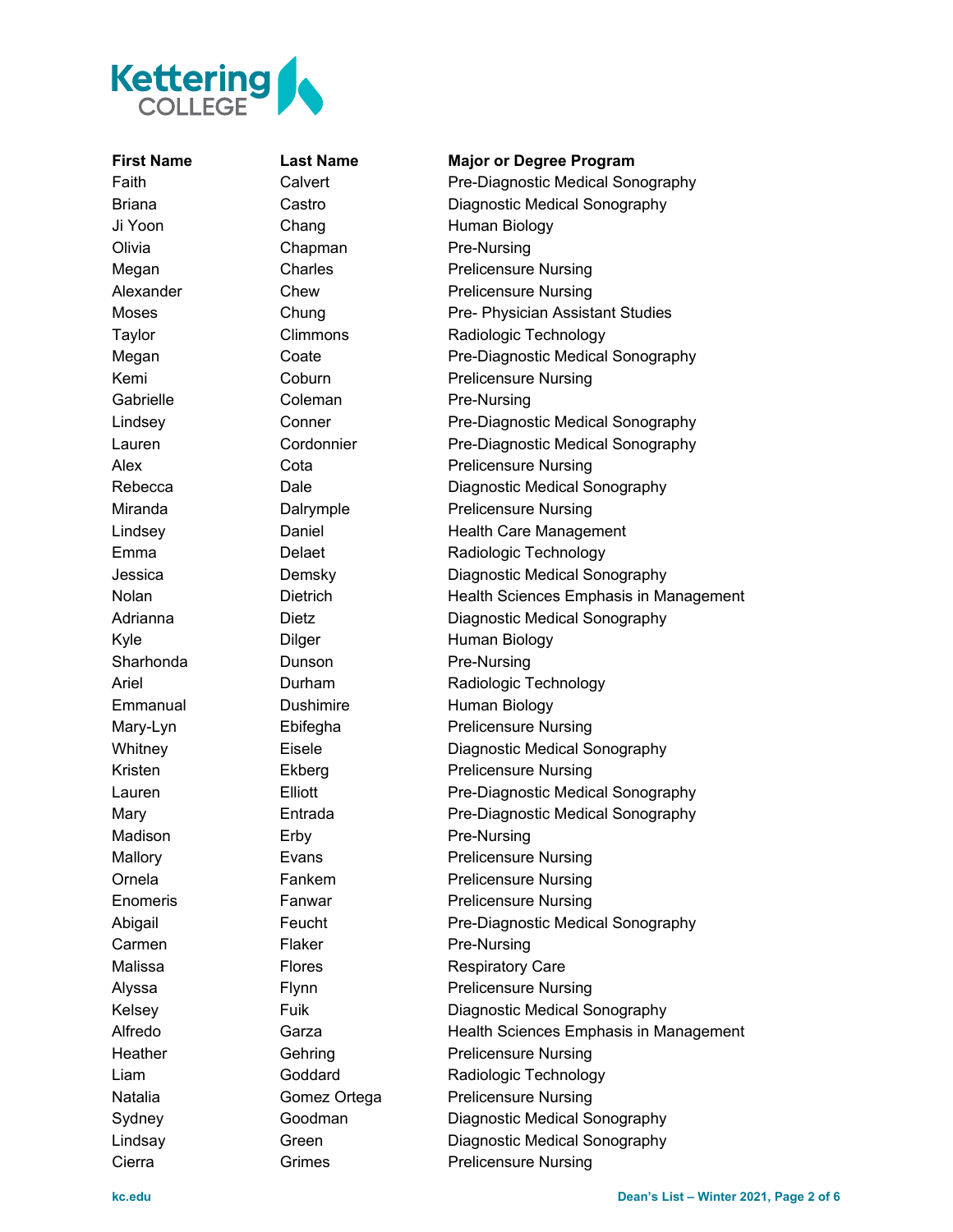

Ashleigh Hale Pre-Nursing Ashley Hassertt Pre-Nursing Cheyenne Hatcher Pre-Nursing Cassandra **Haworth** Pre-Nursing Lindsey **Homan** Pre-Nursing Ja'Lyn Isreal Pre-Nursing Patrick Kloppenburg Pre-Nursing Taylor **Klug Rights** Pre-Nursing Madison McKay-Bradds Prelicensure Nursing

**First Name Last Name Major or Degree Program** Abigail **Hainrihar** Prelicensure Nursing Madison Hall Prelicensure Nursing **Ian Ian Hamilton** Prelicensure Nursing Shelby Hedric Diagnostic Medical Sonography Lauren Hemmelgarn Radiologic Technology Timothy Higgerson Prelicensure Nursing Aubrey Higgins Pre-Radiologic Technology Chadwick Hulin Prelicensure Nursing Macy **Hulin** Hulin Prelicensure Nursing Rachel **Hutchison** Pre-Diagnostic Medical Sonography Joseph Ionescu Human Biology Matison Jackson Prelicensure Nursing Marissa Jobe **Prelicensure Nursing** Amber Johnson Prelicensure Nursing Ashley **Johnson** Pre-Radiologic Technology Rachel **National Communist Communist Communist Communist Communist Communist Communist Communist Communist Communist Communist Communist Communist Communist Communist Communist Communist Communist Communist Communist Commu** Ethan Jones Radiologic Technology Kimberly **Junsay** Human Biology Stephanie Kauffung-Corrill Prelicensure Nursing Erica Keenan Keenan Radiologic Technology Alyssa Kemp **Pre-Diagnostic Medical Sonography** Brittney Koble Diagnostic Medical Sonography Samuel Koglo **Prelicensure Nursing** Emily Kronenberger Pre- Physician Assistant Studies Lauryn Lavy Lavy Prelicensure Nursing Austin **Lawless Radiologic Technology** Blaine **LeBlanc LeBlanc** Prelicensure Nursing Kyle Leis Leis Prelicensure Nursing Allison Logan **Prelicensure Nursing** Angela **Longstreth** RN to BSN completion Amber Malone Prelicensure Nursing Ashley Malson Malson Prelicensure Nursing Chantelle Martens Prelicensure Nursing Jessica Martinez Diagnostic Medical Sonography Haylea Mattan Diagnostic Medical Sonography John McCaskey Human Biology Arika McCuistion Prelicensure Nursing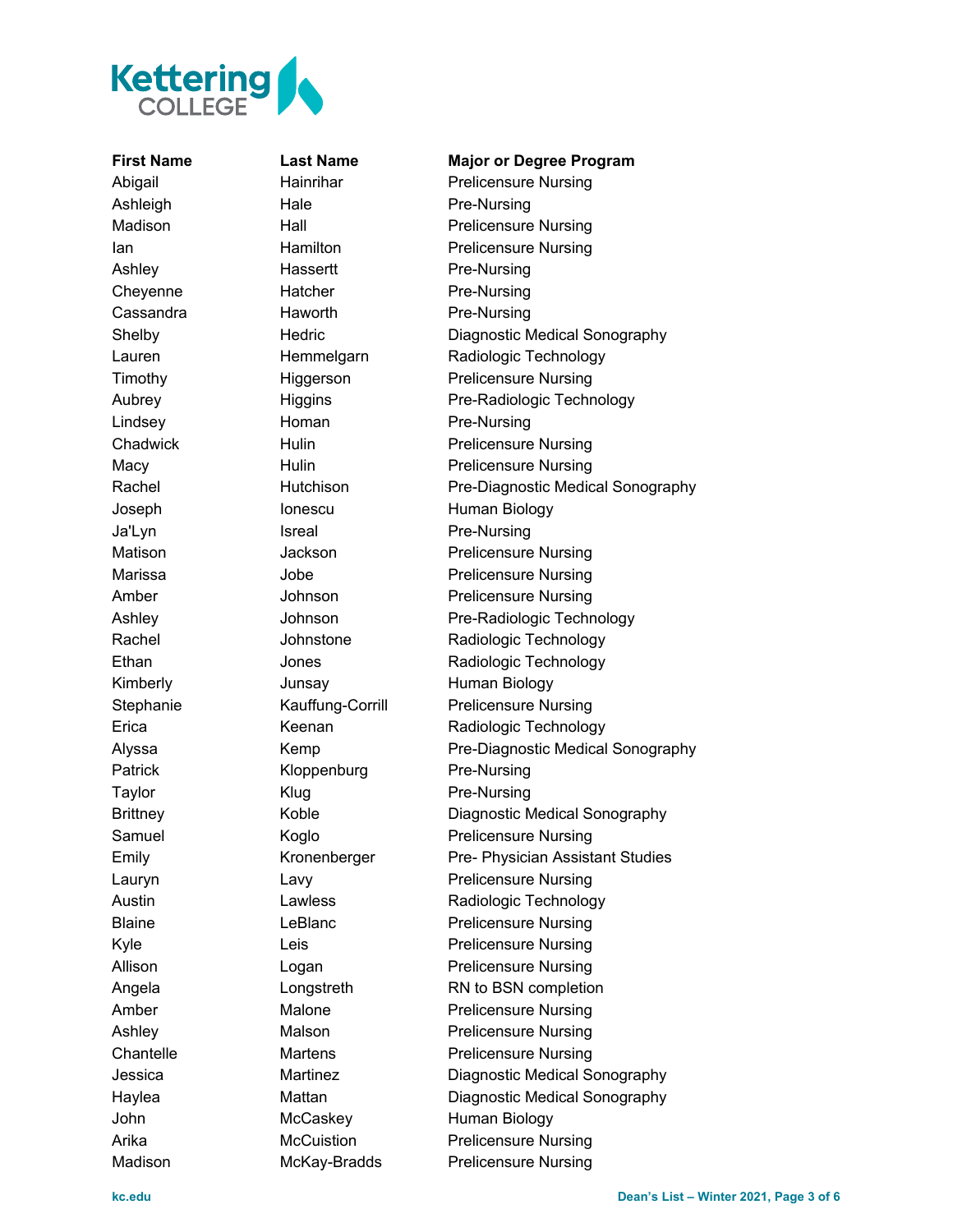

Cassidy McMullen Pre-Nursing Ricki Mix Mix Pre-Nursing Liam Moher Pre-Nursing Haritha Moturi Pre-Nursing Skyler **Owens** Pre-Nursing Martina **Paris** Paris Pre-Nursing Morgan Reittinger Pre-Nursing Veronica Rodriguez-Padilla Pre-Nursing

**First Name Last Name Major or Degree Program** Kaitlyn McWilliams Radiologic Technology Danielle Melvin Diagnostic Medical Sonography Madison Meredith Prelicensure Nursing Dylan Milam Milam Prelicensure Nursing Alexis Miller Miller Health Care Management Nicole Miller Miller Pre-Respiratory Care Sara Miller Miller Radiologic Technology Michelle Mole Mole Prelicensure Nursing Karli Mulkey Prelicensure Nursing Hallie Murph Radiologic Technology Elise Myers Pre-Radiologic Technology Leah Myers Radiologic Technology Reginald Noel Prelicensure Nursing Kloie Norcross Radiologic Technology Jenna Norvell Prelicensure Nursing Mallery **Nosker** Pre-Diagnostic Medical Sonography Solange **Nzamurera** Prelicensure Nursing Saundra **C'Donnell** Prelicensure Nursing Julie Parker Diagnostic Medical Sonography Kelsie Patton Diagnostic Medical Sonography Michelle Pawlak Prelicensure Nursing Hannah Peck Prelicensure Nursing Jennedie Pena Prelicensure Nursing Adelina Perez Perez Prelicensure Nursing Elizabeth Perkey Prelicensure Nursing Abigail Pittroff Prelicensure Nursing Emma-Leigh Pope Diagnostic Medical Sonography Jillian Preece Pre-Diagnostic Medical Sonography Kayla Price, Price, Prelicensure Nursing Saherish Rasheed Human Biology Kiersten Reese Prelicensure Nursing Kaytlin Rice Rice Pre-Diagnostic Medical Sonography Lindsay Riddle Radiologic Technology Ryan Rifner Prelicensure Nursing Nadine Roberts Prelicensure Nursing Christa **Robertson** Prelicensure Nursing Shiloh Rohrig Diagnostic Medical Sonography Kierstin Saunders Prelicensure Nursing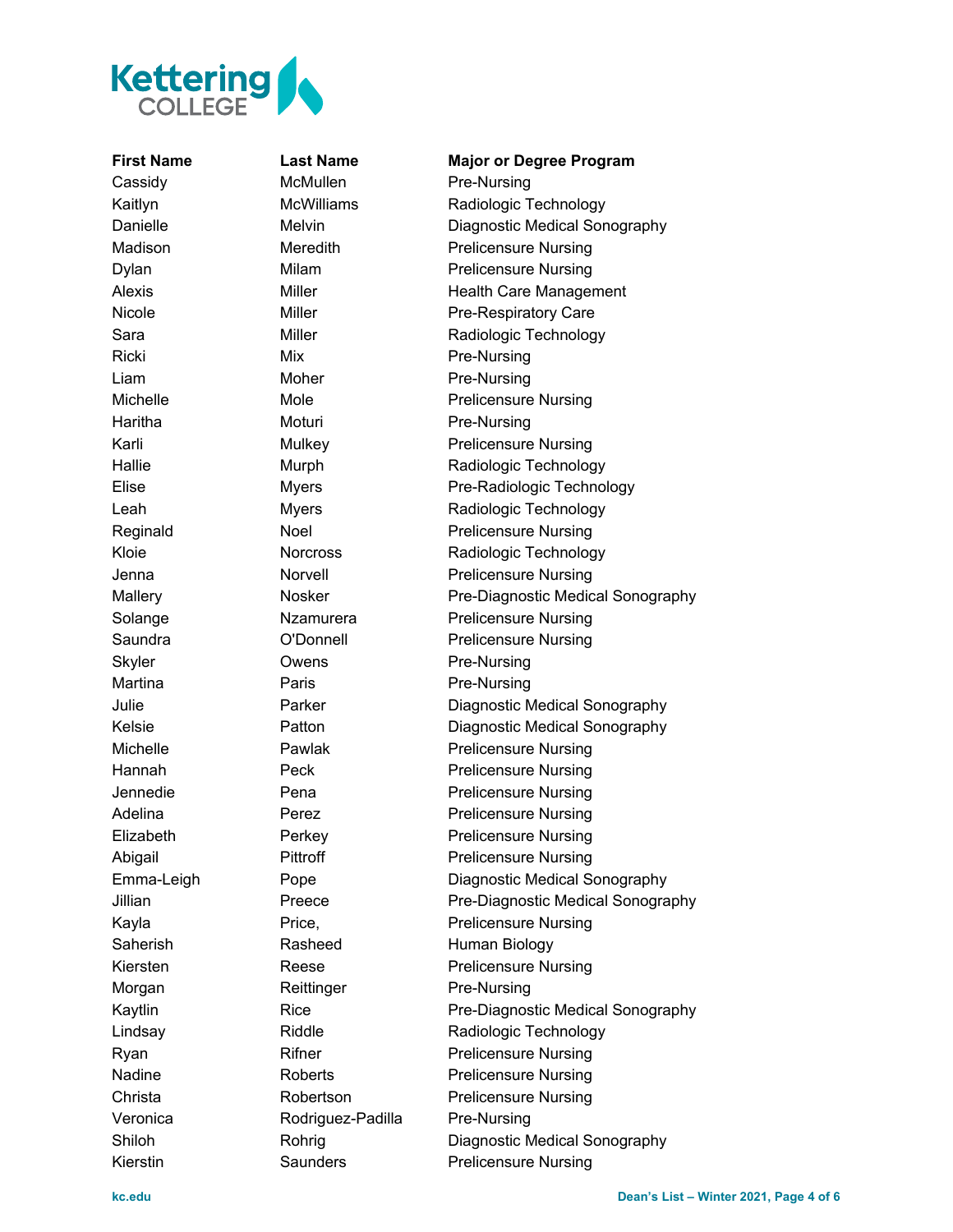

Madelyn Valiante Pre-Nursing Adysen Watson Pre-Nursing Alexandria **Watts** Pre-Nursing Krista Wells Pre-Nursing Bethany Wilson Pre-Nursing Brogan **Zengel** Pre-Nursing

**First Name Last Name Major or Degree Program** Andrea **Sawdey Prelicensure Nursing** Katherine **Scudder** Scudder **Prelicensure Nursing** Heidi Seale **Seale** Prelicensure Nursing Chloe Sena Diagnostic Medical Sonography Mackenzie Shaver Radiologic Technology Richard Short Short Radiologic Technology Kayla **Shumway** Prelicensure Nursing Brianna **Sizemore** Diagnostic Medical Sonography Emma Smith Smith Prelicensure Nursing Lorna **Smith** Smith **Prelicensure Nursing** Brandon Spence Prelicensure Nursing Lauren Spicer Respiratory Care Nathan Stevens Radiologic Technology Macey **Stires** Stires **Prelicensure Nursing** Kalah Stone Diagnostic Medical Sonography Alexandra Strange Prelicensure Nursing Claudia **Sukola** Sukola Prelicensure Nursing Claire Taylor Taylor Radiologic Technology Joelle Telloian **Telloian** Prelicensure Nursing Alexandria Thomas Prelicensure Nursing Logan Tiderington Health Care Management Laura **Tranovich Prelicensure Nursing** Kaitlyn Unroe Radiologic Technology Chais Vogt Vogt Prelicensure Nursing Josephine **Vollrath** Vollrath Radiologic Technology Nathaniel **Vollrath** Vollrath Radiologic Technology Melissa Walden Diagnostic Medical Sonography Chasity **Walker** Prelicensure Nursing Jamie Warden Prelicensure Nursing Samantha **Washek Radiologic Technology** Jacob Wellman Radiologic Technology Alyssa Westgerdes Prelicensure Nursing Jaden White Human Biology Cole **Whitesell** Prelicensure Nursing Mackenzie **Williams** Prelicensure Nursing Emilee Wilson Diagnostic Medical Sonography Katelyn Wilson Respiratory Care Lillian Wilson Radiologic Technology Emily **Prelicensure Nursing** Prelicensure Nursing Adriana **Zimmerman** Radiologic Technology